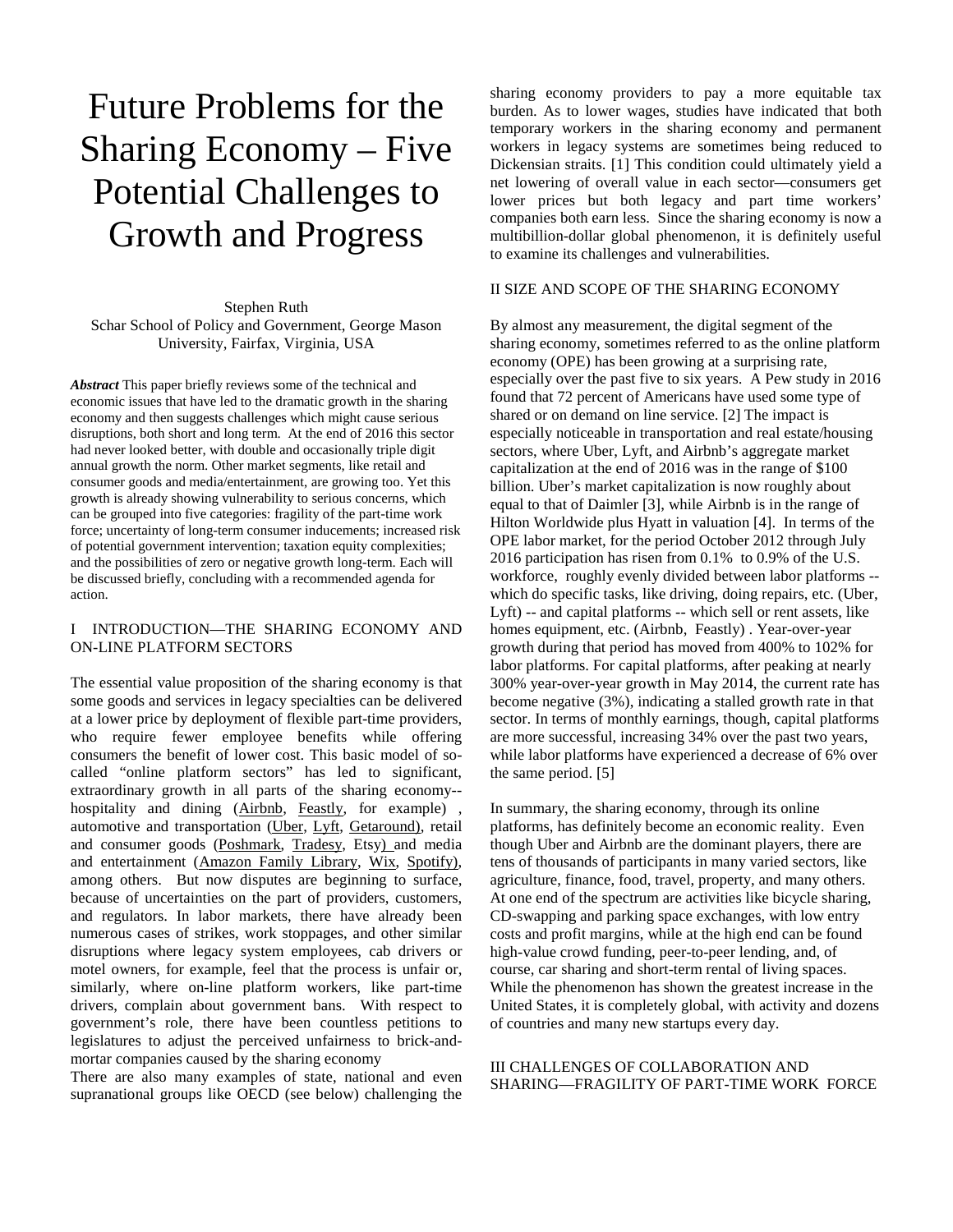While the on-line platform segment of the sharing economy has shown dramatic growth there are some characteristics inherent in the business model that can lead to instability. A recent report by J.P. Morgan Chase examined these issues and found several interesting conclusions. First, as mentioned, individual monthly earnings from online labor platforms have decreased 6% since 2014, matching some of the wage cuts during that same period, but possibly due to other factors. Second, turnover rates are extraordinarily high, with one in six existing employees at any moment in time being new, and half of the participants leaving within six months, on average. Third, the increase in jobs in the traditional, legacy market place occasioned by relatively low unemployment rates has had the effect of reducing the available talent pool for the online labor platforms. [6] Finally, A study by McKinsey global Institute found that 20 to 30% of the working age population in United States and Europe engage in some form of independent work, which fits into four segments: free agents, casual earners, reluctants, and financially strapped, but these figures apply primarily to contract workers. [7] Barely 1% of this population works for intermediaries like Uber, Airbnb, TaskRabbit etc. [8] To complicate the situation still further, the income volatility of the workers in the online platform economy is significant. In a detailed study the national average of individuals in this segment of the economy which experienced more than a 30% month-to-month variation in income was 55 percent. For younger workers (age is 18 to 24) the month-to-month variation with 70 percent. In addition, almost 40 percent of these individuals experienced at least one job transition in a year. Finally, platform workers in aggregate earn less than a third of their necessary income from that source, 20 percent for labor platform workers (like transportation) and 33 percent for capital platform workers (like room rental). [9]

These findings do not bode well long term. As the work force, particularly for the labor segment of the OPE, becomes less and less permanent -- again, the typical employee works for only six months or less-- it seems likely that discontinuities of service and cooperation will continue. Further, since the labor segment of OPE is now experiencing sustained lower monthly wages, the fragile nature of this employment pattern seems likely to continue.

### IV CHALLENGES OF COLLABORATION AND SHARING: UNCERTAINTY OF CUSTOMER INDUCEMENTS

For long-term growth the sharing economy needs increasing inducements for customers to participate. While it might be expected that most consumers would favor the sharing economy, since it seems to be a way to balance consumption, reduce pollution and even alleviate some poverty because of its ability to coordinate transactions more simply, research has indicated that the actual situation is much more complicated. There have been many empirical investigations of this issue in recent years. One study examined the effect of intrinsic and extrinsic motivations in consumer behavior associated with

collaborative consumption, and found that while economic benefits were able to influence attitudes -- that is, users became more positive toward the concept of collaborative consumption -- there was not a direct relationship toward actual participation.

> "An interesting detail in the result is that sustainability is not directly associated with participation unless it is at the same time also associated with positive attitudes towards collaborative consumption. This suggests that sustainability might only be an important factor for those people for whom ecological consumption is important. Furthermore, the results suggest that in collaborative consumption an attitude-behavior gap might exist; people perceive the activity positively and say good things about it, but this good attitude does not necessary translate into action." [10]

A study of mobile crowd sourcing market behavior yielded results that were more specific. Low socioeconomic status (SES) was found to be a strong negative predictor of participation, along with travel distance. [11] A four stage Delphi process tried to discover the significant variables, or "drivers", that influence collaborative consumption. The top five positive inducements were: cheaper transaction costs, technological enablers (Internet, mobile phones, smart phone technology), globally global economic crisis (including recession and austerity), digital relationships and social networking, and financial benefits for individuals. Negative drivers, or inhibitors, were found to be: lack of awareness, establishing trust, difficulty in building a critical mass, legal and regulatory issues, and materialist cultural norms. [12] Another study aimed to determine the degree of sharing tendency in the context of consumer behavior for a sample of 1121 Swiss-German and German consumers. By assessing scores on variables like perfectionism, tit-for-tat reciprocity, integrated motivation extrinsic motivation, sharing behavior, etc. it was possible to develop four separable variables which distinguish different attitudes and approaches toward sharing behavior. The researchers named the four derived groups idealists, normatives, pragmatists, and opponents. Interestingly, each of the derived cluster groups differ from one another significantly in terms of variables like gender, employment status, circle of acquaintances, etc. indicating that the categories are robust and useful. Several insights from this study help explain some of the complexities of consumer behavior in the sharing economy. First, sharing can be considered as related to a personal mindset and not simply a demographic identity; second, it appears possible to use these categories, the derived variables, to gain practical insights into the broader questions of consumer behavior to possibly predict which market segment is more likely to be composed of idealists, a marketing positive, or opponents, a much more difficult sale. [13]

In summary, sustainability of the sharing economy requires that increasing numbers of willing users continue to appear.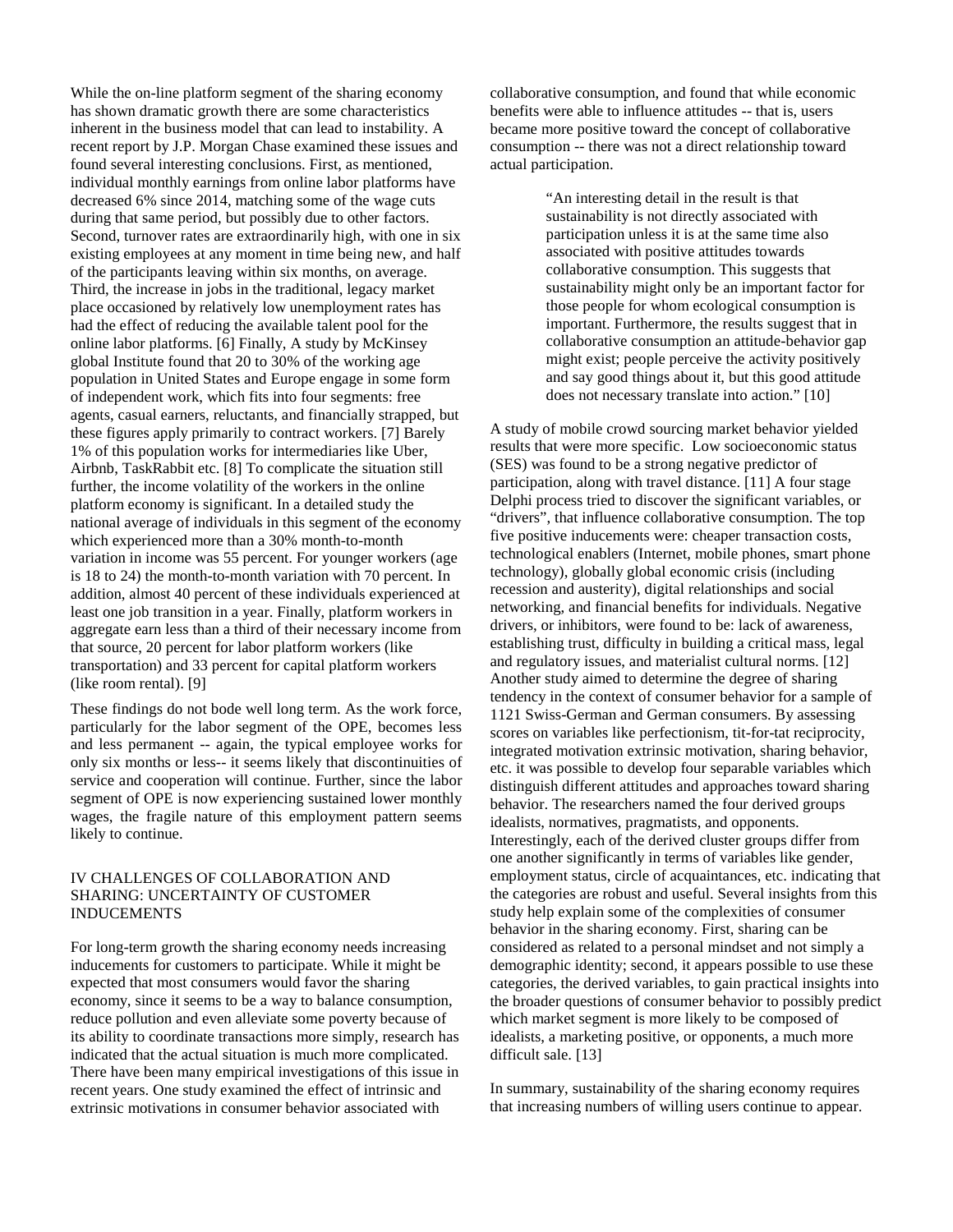These studies indicate that it is by no means certain that this outcome will take place. Some of the studies at law schools and business schools may point the way toward developing models that become increasingly effective in predicting the behavior of consumers. Several have just been described, and is also notable that the large consumer samples developed by private think tanks like JP Morgan, Chase & Co. Institute, cited earlier in this paper, will help to yield greater clarity on consumer behavior.

# V CHALLENGES OF COLLABORATION AND SHARING—TAXATION EQUITY CONFLICTS

Since Uber is by far the largest and therefore the most representative example, the problems of taxation, possibly the most significant challenge in the sharing economy, are most easily examined in the context of that company. Over the past two years Uber has been either banned, partially banned, or suspended operations in dozens of cities on four continents due to challenges primarily related to taxation at the local, state and national level. [14] The financial model seems simple enough. Uber keeps roughly 20% of their revenues and gives the remainder to the driver who is liable for all expenses including, maintenance, taxes, fuel, etc. The OPE company side the argument goes something like this: "we provide a useful service to the public in an efficient way and at low cost, probably increasing the number of persons who can attend functions and other tax-producing activities in the urban centers; in addition, we offer a revenue stream to part-time workers that had never been available before and have developed a highly effective cell phone application to improve customer convenience." The other side of the argument, that of the taxation camp, might go like this: "Uber and others in the on line platform economy need to be taxed like any other company, because they use the public infrastructure, and need to contribute to that; furthermore, Uber is physically separated geographically from the location of their service, therefore potentially avoiding taxation because its headquarters is in another country."

A study by two professors at the Curtin Law School in Australia examined the Uber tax implications in three countries -- France, Australia, and the United States--and also evaluated the 31-nation OECD report on base erosion and profit shifting (BEPS) of the sharing economy. Several common findings emerged. First, in none of these cases did the country's existing tax law accommodate easily to the Uber situation, especially with respect to the crucial distinction between employees and individual contractors. An example was Uber drivers ignoring the various bans at Tullamarine Airport in Melbourne, thereby increasing congestion and avoiding taxes. [15] For the OECD a particular sticking point was the "permanent establishment" idea for collecting taxes, a requirement that does not neatly fit with Uber or other transportation companies. Since OECD represents countries as large as the United States and the small as Israel and Latvia, they have established a permanent task force for all the countries which keeps track of variations in the tax structure

that may be complicating the collection of appropriate levees and fines. [16]. Another analysis found that, for the United States at least, the legal complexities of tax law with respect to the sharing economy, especially Uber and Airbnb, are not as daunting as described. Uber, for example offers insurance policies for their drivers which cover accidents on assigned trips as well as driver liability and uninsured motorist coverage plus contingent comprehensive and collision insurance. [17] It noted that these companies actually have detailed plans for with respect to taxation, and concluded that the business models of Airbnb and Uber can accommodate to the US tax system comfortably:

> "Again, we argue that despite complexities business-personal allocations, the substance of the federal income tax law is quite clear. With respect to state and local occupancy taxes, the application of these taxes to home sharing may be slightly more ambiguous, even though the rules themselves are not unclear." [18]

It seems likely that taxation battles will continues to go on, since the past few years have shown no decrease in the intensity of the combatants. But a general view of this literature seems, to this observer at least, to indicate that among all the many problems associated with the sharing economy, taxation may gradually be worked out. The energy for product innovation and improvement can be sapped with too much litigation on the side of the businesses involved, and governments seem to be gradually developing methods for achieving their goals. The subject is eliciting a vibrant increase of academic papers, which are contributing to rationalization of the various points of view. This research could possibly lead to better data available to decision-makers in this important facet of the online economy.

# VI CHALLENGES OF COLLABORATION AND SHARING—INCREASED RISK OF GOVERNMENT INTERVENTION

Governments at all levels -- county, city, state, national, even supranational, like OECD (see above) -- are beginning to become more and more involved in the collaborative economy. In the positive sense there of many examples of providing inducements for collaborative economy startups. The year 2014 provides examples of the positive and negative aspects of this challenge—which have been repeated every year subsequently. In 2014 Amsterdam became the first large city to pass an ordinance that was particularly friendly toward occasional rentals. These new accommodations were called "private rental" and the only restrictions were that renters had to pay appropriate government taxes, and observe restrictions on noise or neighborhood complaints. [19] By contrast, in the same year the Germany banned all Uber operations [20], and even, now, three years later, the company still struggles to compete in Europe's most populous nation. [21] Several cities in North America did the same thing, in 2014, with the Calgary City Council concluding that Uber is running an unlicensed transportation service. [22] The state of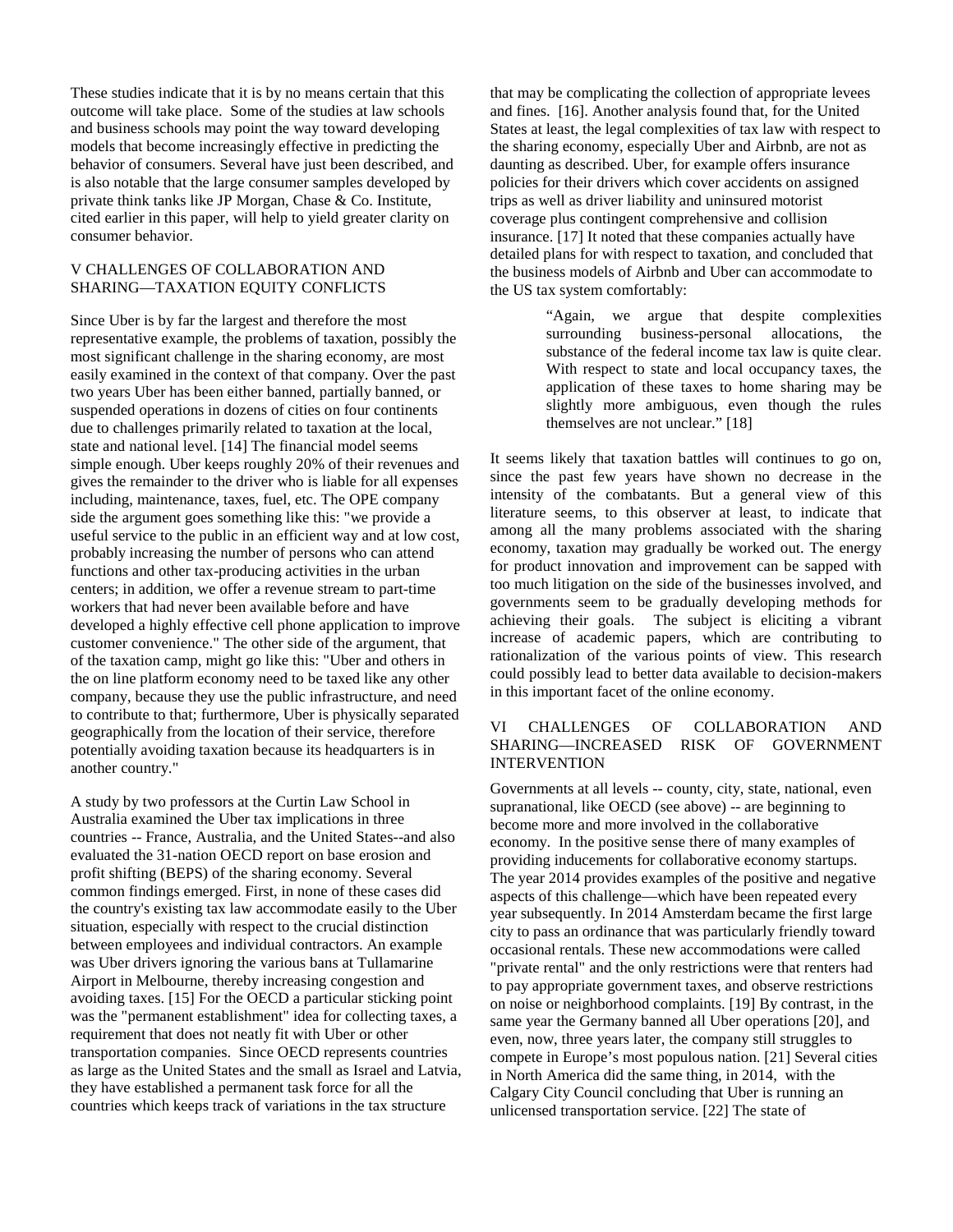Massachusetts sued the company, claiming that it was trying to avoid paying benefits by classifying drivers as independent contractors. [23] And again, still in 2014, the New York State Attorney General concluded that 72% of Airbnb rentals violated some statute related to zoning or other regulations. [24].

The trend of 2014 has continued apace since. For example, recently the governor of New York New York signed into law a measure prohibiting Airbnb from advertising an apartment for less than 30 days occupancy. [25] In spite of these difficulties, it should be remembered that the online platform economy or presents over 1 million workers in the United States and also is showing solid, although diminishing, financial success. But the news is not all bad. The some of these continuing difficulties with government regulation, especially related to taxation, are apparently being worked out. A *Harvard Business Review* article noted that there is actually considerable congruence between the tax goals of city and state governments and the interests of the sharing economy firms. For example, studies have shown that many individuals who spend a few nights in the city staying at an Airbnb location would not have visited the city otherwise, thereby increasing potential revenues to the city during their stay. Also, the reduced commuter miles made possible through vehicle sharing operations can help reduce air pollution. [26]. And many niches of government are openly optimistic about the opportunities offered by the sharing economy. Think tanks in states like Texas, Illinois, Arizona, and others have lobbied successfully to limit the restrictions on several online platform operators. [27]

To sum up, during its entire existence, the online platform segment of the sharing economy has been involved in many litigious disagreements with government regulators. It could be argued that the business model involved is inherently contentious, especially in the context of the crucial distinction between employee and independent contractor. That particular debate—whether a worker is an employee or an independent contractor--is the basis of many disagreements and lawsuits [28]. Some sort of rapprochement is certainly desirable, and since the mutuality of potential benefits is obvious for businesses as well as regulators, perhaps this problem will gradually be adjusted. But for now, it is a major challenge.

## VII CHALLENGES TO COLLABORATION AND SHARING—POSSIBILITIES OF ZERO OR NEGATIVE GROWTH IN THE SHARING ECONOMY

The nightmare scenario for the sharing economy is the possibility that economic gains achieved through Internetbased collaboration -- increased traveling to cities, more efficient allocation of resources in transportation, short-term housing, crowd funding efficiencies, etc. -- are offset by dislocations caused by reductions in legacy system employment, and increasingly tight restrictions on part-time workers, resulting in overall loss of income and total buying power in both the OPE and legacy sectors. There has been considerable research on this topic, since it is obviously the most significant overall issue in the sharing economy, and, as might be expected, there is a wide variance in the findings for long-term expectations, ranging from highly optimistic to deeply skeptical. On the optimistic side a recent study modeled the behavior of a significant sample of participants in the sharing economy and concluded that those with lower incomes could be the greatest beneficiaries long term:

> "Perhaps the most important takeaway from our current findings, one we fully expect to persist with extensions and alternative calibrations, is that peerto-peer rental marketplaces have a disproportionately positive effect on lower-income consumers across almost every measure. This segment is more likely to switch from owning to renting, provides a higher level of peer-to-peer marketplace demand, is more likely to contribute to marketplace supply, and enjoys significantly higher levels of surplus gains." [29]

The reverse of this kind of positive view can be found in assessments which are concerned about the overall market growth potential inherent in the sharing economy. For example, Don Tapscott in *Harvard Business Review* discusses the dark side of today's rapid digital growth. He notes several negative indicators including the youth unemployment rate in Eurozone countries--over 40% in Greece and Spain, over 25% in France, Portugal and Italy, and over 20% in Euro area overall. Many of the newly generated jobs in the sharing economy might normally have been available for this cohort. [30] Brishen Rogers has speculated that long-term Uber will probably be part of a broader revolution when package delivery drivers are replaced by temporary workers and more clerks in retail stores are replaced by online shopping, not to mention the effect of the "Internet of things". The result:

> "At that point, workers without many skills will find their access to work determined in part by their ability to smile and appear cheerful—to perform emotional labor. This has already occurred in retail, hospitality, and other customer-service sectors. This is where Uber's rise begins to have unsettling implications. After the ride-sharing drivers' jobs are eliminated, what happens to mail- and packagedelivery drivers whom Uber also hopes to displace? What happens to supermarket clerks and other retail clerks as more and more shopping goes online, with goods delivered by—yes—Uber? What happens to the fast-food workers displaced as Uber or some other "Internet of things" company delivers fast food on demand in driverless cars?" [31]

The pessimistic perspective is probably somewhat overdrawn, since there are countless examples in recent decades were dire consequences are predicted for a new technological approach,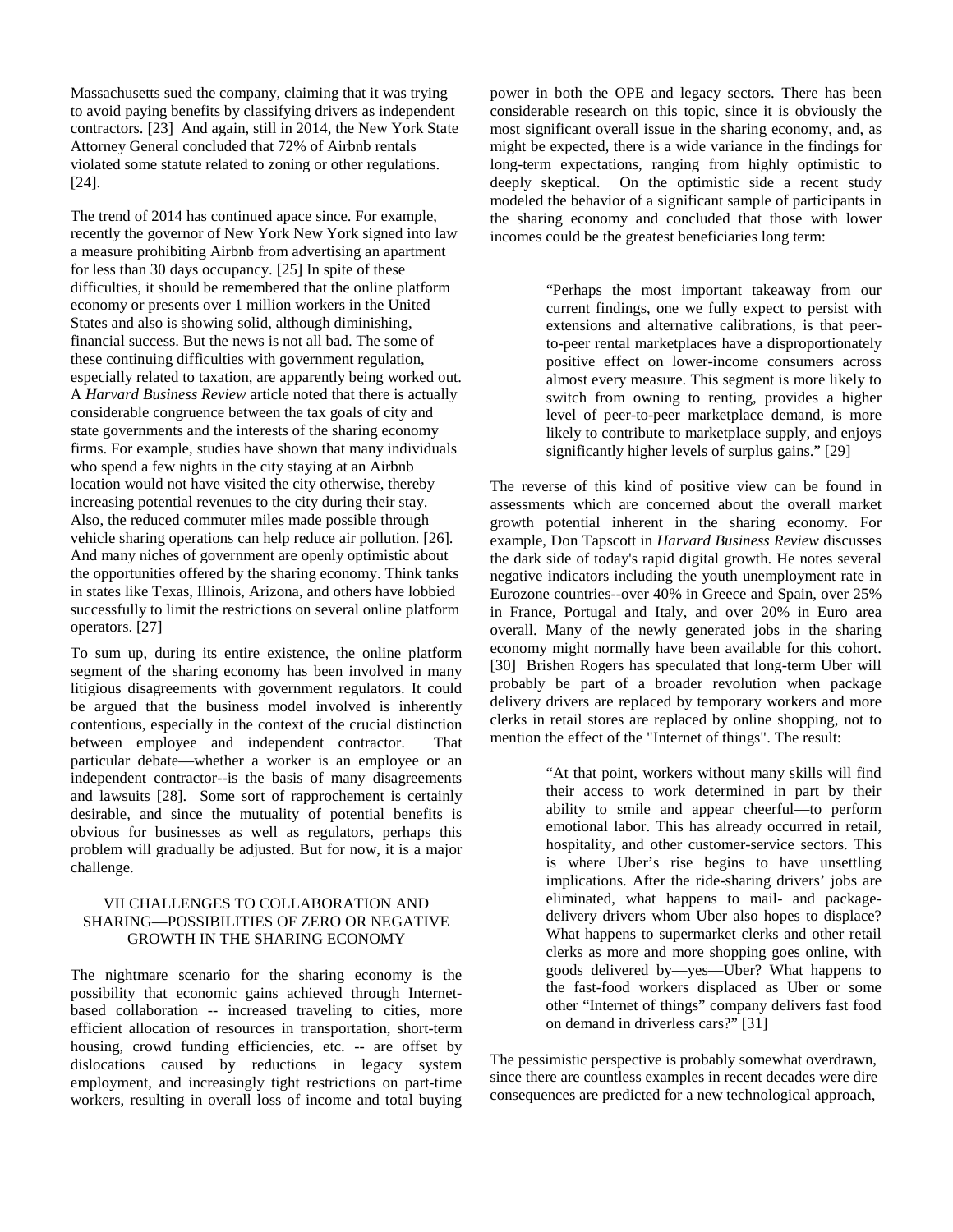only to be discredited. But many of the published articles, particularly in the popular outlets, are relatively optimistic about the growth prospects for the Online Platform Economy. As mentioned at the beginning, three of these companies – Uber, Lyft and Airbnb-- have aggregate market valuations of close to \$100 billion, and continue to increase their business volume (although at a decreasing rate). The key question is whether the legacy systems and the platform systems will both grow. Perhaps that will happen, but there is certainly a possibility that legacy systems may decline due to the competition of the OPE competitors. Similarly, the OPE segment is not assured of continued growth, and, as mentioned above, has several challenges ahead. So the possibility of one segment improving at this expense of the other definitely needs to be considered.

## VIII CONCLUSION

The so-called sharing economy has grown to an 11-figure annual income giant in a very short time. In this paper the long-term potential for that growth is questioned. Wages in one of the major sectors of the on-line platform economy - the labor sector -- are down for the past two years. Governments are increasingly active in prohibiting various growth -- inducing activities, like urban rentals for less than 30 days and several transportation options. The customer base, never assured, may not be solid enough to assure long-term growth. And taxation continues to be a severe challenge since many governments at the city, state, and even international levels have imposed several restrictions, especially on Uber and Airbnb, the two largest players. Also, in the labor segment of the platform economy, like transportation services, there is significant fragility in the stability of employment–half the employees work for six months or less and most earn a small fraction of their living in OPE work.

In terms of public policy in this dynamic environment it would seem that several options are called for. First of all, the sharing economy employs 1% of the workforce in the United States and therefore cannot be ignored, so it makes sense for policymakers to create as a general goal the facilitation of its activities. But it is also important to aim for a rapprochement between government and the major providers, especially with respect to taxes. This will require greater clarity in the definition of the differences between employees and independent contractors. That definition will be crucial to subsequent labor settlements. Also, since the inducements for customers to join the sharing economy are complicated and by no means assured, long-term government policy could be directed toward activities that could facilitate greater participation, not just support. For example, governments' themselves could aim for greater deployment of OPE capabilities like transportation, accommodations, repair of vehicles, etc., thereby seeking a middle ground between outsourcing to legacy and on-line platform firms. In an article called "The Dark Side of the Sharing Economy ... and how to lighten it" the authors summarized the situation this way:

"The problem is not whether to bury or build the sharing economy: it is already on the ground. The larger opportunity is to move forward despite the disruption. In the short run, platform firms should indemnify users and self-regulate the health of their ecosystems. At the same time, consumers should choose sharing platforms based on short and longterm gains as well as individual and community benefits. The task is to share the pain and the wealth. If this sharing happens, the wealth will grow and endure." [31]

The so-called sharing economy has grown to an 11-figure annual income giant in a very short time. In this paper the long-term potential for that growth is questioned. Wages in one of the major sectors of the on-line platform economy - the labor sector -- are down for the past two years. Governments are increasingly active in prohibiting various growth -- inducing activities, like urban rentals for less than 30 days and several transportation options. The customer base, never assured, may not be solid enough to assure long-term growth. And taxation continues to be a severe challenge since many governments at the city, state, and even international levels have imposed several restrictions, especially on Uber and Airbnb, the two largest players. Also, in the labor segment of the platform economy, like transportation services, there is significant fragility in the stability of employment–half the employees work for six months or less and most earn a small fraction of their living in OPE work. As Juliet Schor has noted, it may be possible for a social movement to emerge based on OPE practices. [32]. In terms of public policy in this dynamic environment it would seem that several options are called for. First of all, the sharing economy employs 1% of the workforce in the United States and therefore cannot be ignored, so it makes sense for policymakers to create as a general goal the facilitation of its activities. But it is also important to aim for a rapprochement between government and the major providers, especially with respect to taxes. This will require greater clarity in the definition of the differences between employees and independent contractors. That definition will be crucial to subsequent labor settlements. Also, since the inducements for customers to join the sharing economy are complicated and by no means assured, long-term government policy could be directed toward activities that could facilitate greater participation, not just support. For example, governments' themselves could aim for greater deployment of OPE capabilities like transportation, accommodations, repair of vehicles, etc., thereby seeking a middle ground between outsourcing to legacy and on-line platform firms. In an article called "The Dark Side of the Sharing Economy ... and how to lighten it" the authors summarized the situation this way:

> "The problem is not whether to bury or build the sharing economy: it is already on the ground. The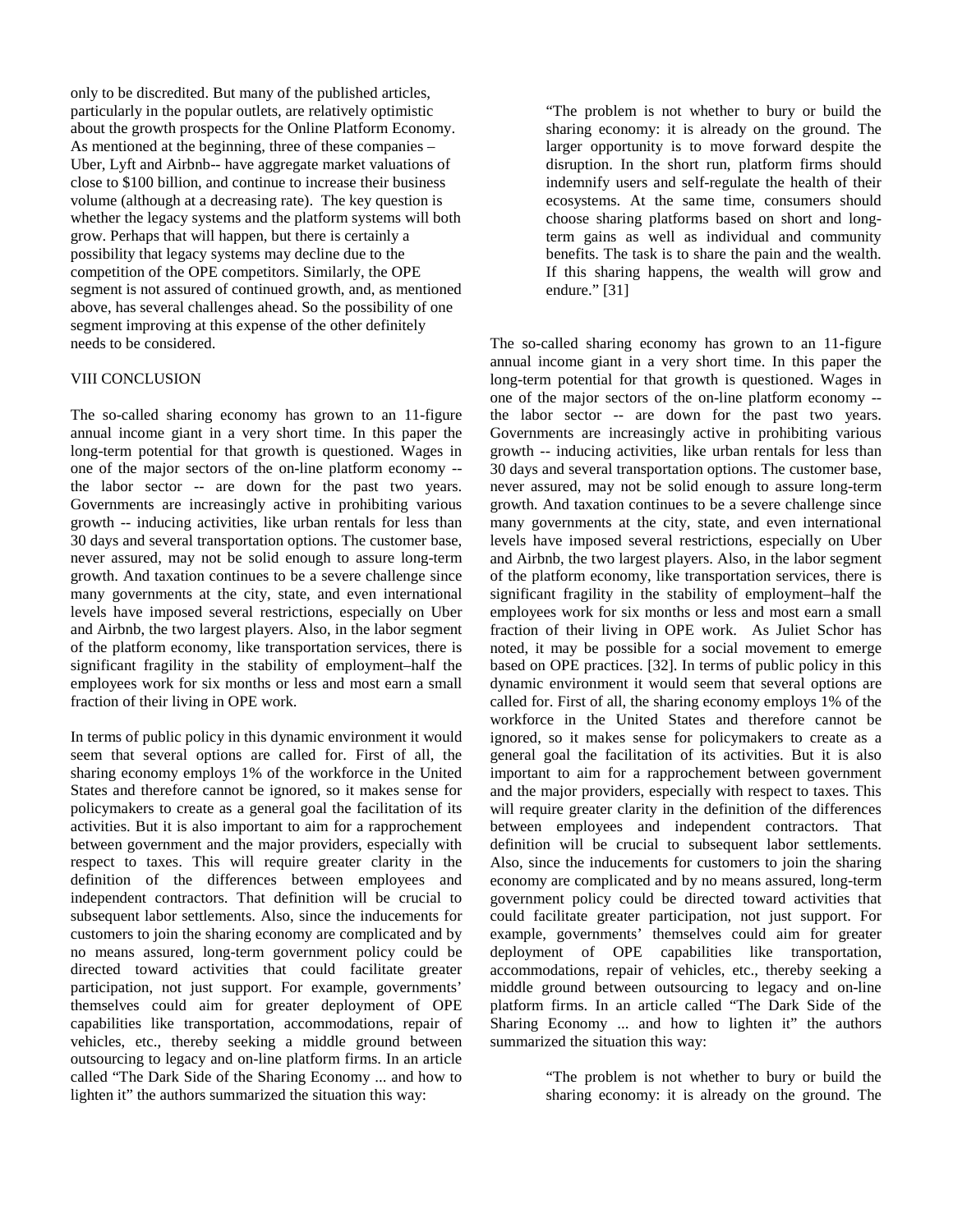larger opportunity is to move forward despite the disruption. In the short run, platform firms should indemnify users and self-regulate the health of their ecosystems. At the same time, consumers should choose sharing platforms based on short and longterm gains as well as individual and community benefits. The task is to share the pain and the wealth. If this sharing happens, the wealth will grow and endure." [33]

This approach seems to be the logical policy agenda for both governments and OPE firms. In the near term there will probably be continued litigation, strikes, government decrees, etc. aimed at carving out a body of law and practice which can deal equitably with the needs of all sides of this debate. Yet it is hard to imagine a scenario by which some sort of agreement cannot be reached. The long-term concern will probably not be adjudication of the rights of claimants. More likely it will be the propensity of consumers to continue the growth that has sustained the sharing economy in recent years. As the studies indicate, the demand equation is still very much in flux. Will there be more and more customers for the OPE firms to serve, stimulating continued dramatic growth? Will the typical OPE employee gradually obtain a larger share of total needed monthly income so that job permanence can be anticipated? And finally, is it possible that the ultimate effect of the various forces affecting the sharing economy will result in revenue decreases for both the OP sector and the legacy firms? That could imply a zero-sum game or worse. The current year will probably yield hints of answers to these questions.

#### REFERENCES

[1] Das, S "The sharing economy is creating a Dickensian world" *Market Watch* October 20, 201[6 http://www.marketwatch.com/story/the-sharing](http://www.marketwatch.com/story/the-sharing-economy-is-creating-a-dickensian-world-2016-10-20)[economy-is-creating-a-dickensian-world-2016-10-20](http://www.marketwatch.com/story/the-sharing-economy-is-creating-a-dickensian-world-2016-10-20)

[2] Smith A., "Shared, Collaborative and On Demand: The New Digital Economy" Pew Research Center May 19,

2016<http://www.pewinternet.org/2016/05/19/the-new-digital-economy/> [3] Auchard, E. "Now roughly equal in value, Uber and Daimler trade gentle blows" *[Technology News](http://www.reuters.com/news/archive/technologyNews)* Jun 8, 2016 [http://www.reuters.com/article/us](http://www.reuters.com/article/us-autos-uber-daimler-idUSKCN0YU2IN)[autos-uber-daimler-idUSKCN0YU2IN](http://www.reuters.com/article/us-autos-uber-daimler-idUSKCN0YU2IN)

[4] Ting, D "Investment Values It as Much as Hilton and Hyatt Combined" *Skift* Sep 23, 2016 [https://skift.com/2016/09/23/airbnbs-latest-investment](https://skift.com/2016/09/23/airbnbs-latest-investment-values-it-as-much-as-hilton-and-hyatt-combined/)[values-it-as-much-as-hilton-and-hyatt-combined/](https://skift.com/2016/09/23/airbnbs-latest-investment-values-it-as-much-as-hilton-and-hyatt-combined/)

[5] Farrell, D. and F. Gregg "The Online Platform Economy-Has Growth Peaked?" JP Morgan, Chase & Co. Institute, November

201[6 https://www.jpmorganchase.com/corporate/institute/document/jpmc](https://www.jpmorganchase.com/corporate/institute/document/jpmc-institute-online-platform-econ-brief.pdf)[institute-online-platform-econ-brief.pdf](https://www.jpmorganchase.com/corporate/institute/document/jpmc-institute-online-platform-econ-brief.pdf)

[6] Farrell, D and F Gregg "Paychecks, Paydays, and the Online Platform Economy Big Data on Income Volatility" JP Morgan, Chase & Co. Institute, February

201[6 https://www.jpmorganchase.com/corporate/institute/document/jpmc](https://www.jpmorganchase.com/corporate/institute/document/jpmc-institute-volatility-2-report.pdf)[institute-volatility-2-report.pdf](https://www.jpmorganchase.com/corporate/institute/document/jpmc-institute-volatility-2-report.pdf)

[7] Manyika, J.. S. Lund, J. Bughin, K. Robinson, J. Mischke, and D. Mahajan "Independent work: Choice, necessity, and the gig economy" Mc Kinsey Global Institute, October 2016 [http://www.mckinsey.com/global](http://www.mckinsey.com/global-themes/employment-and-growth/Independent-work-Choice-necessity-and-the-gig-economy)[themes/employment-and-growth/Independent-work-Choice-necessity-and](http://www.mckinsey.com/global-themes/employment-and-growth/Independent-work-Choice-necessity-and-the-gig-economy)[the-gig-economy](http://www.mckinsey.com/global-themes/employment-and-growth/Independent-work-Choice-necessity-and-the-gig-economy)

[8[\] Lawrence F. Katz,](http://www.nber.org/people/lawrence_katz) [Alan B. Krueger](http://www.nber.org/people/alan_krueger) "The Rise and Nature of Alternative Work Arrangements in the United States", 1995-2015 NBER Working Paper No. 22667 September 2016

[9] Farrell, D and F Gregg February 2016 op cit

[10] Hamari, J., Sjöklint, M. and Ukkonen, A. (2016), "The sharing economy: Why people participate in collaborative consumption" *J Assn Inf Sci Tec*, 67, 204[7 http://onlinelibrary.wiley.com/doi/10.1002/asi.23552/abstract](http://onlinelibrary.wiley.com/doi/10.1002/asi.23552/abstract) 

[11] Jacob Thebault-Spieker; Loren Terveen; Brent Hecht ["Avoiding the](http://www-users.cs.umn.edu/~bhecht/publications/MobileCrowdsourcingSES_CSCW2015.pdf)  [South Side and the Suburbs: The Geography](http://www-users.cs.umn.edu/~bhecht/publications/MobileCrowdsourcingSES_CSCW2015.pdf) of Mobile Crowdsourcing [Markets"](http://www-users.cs.umn.edu/~bhecht/publications/MobileCrowdsourcingSES_CSCW2015.pdf) *J Urban Environments* CSCW 2015, March 14-18, 2015, Vancouver, BC, Canada.

[12] Barnes, S., and J. Mattison, "Understanding current and future issues in collaborative consumption: A four-stage Delphi study" *Technological [Forecasting and Social Change](http://www.sciencedirect.com.mutex.gmu.edu/science/journal/00401625)*[, Volume 104,](http://www.sciencedirect.com.mutex.gmu.edu/science/journal/00401625/104/supp/C) March 2016, 200–211 [13] Hellwig, K., M. Hauser, F. Morhart, and F. Girardin, "Exploring different types of sharing: a proposed segmentation of the market for "sharing" businesses Psychology & Marketing, 32(9): 891–906 (September 2015) [http://web.b.ebscohost.com.mutex.gmu.edu/bsi/pdfviewer/pdfviewer?s](http://web.b.ebscohost.com.mutex.gmu.edu/bsi/pdfviewer/pdfviewer?sid=b2fe8422-2b93-4ef6-94e3-9732047f0f09%40sessionmgr120&vid=1&hid=118) [id=b2fe8422-2b93-4ef6-94e3-](http://web.b.ebscohost.com.mutex.gmu.edu/bsi/pdfviewer/pdfviewer?sid=b2fe8422-2b93-4ef6-94e3-9732047f0f09%40sessionmgr120&vid=1&hid=118)

[9732047f0f09%40sessionmgr120&vid=1&hid=118](http://web.b.ebscohost.com.mutex.gmu.edu/bsi/pdfviewer/pdfviewer?sid=b2fe8422-2b93-4ef6-94e3-9732047f0f09%40sessionmgr120&vid=1&hid=118)

[14] Khosla, E. "Here's everywhere Uber is banned around the world" *Business Insider* April 8, 2015 http://www.businessinsider.com/hereseverywhere-uber-is-banned-around-the-world-2015-4

[15] Gambiza, T., and D. Pinto, 'Sharing the rides but are we sharing the profits? *Tax Specialist,* 19, 5, Jun 2016,

18[8 http://search.informit.com.au/documentSummary;dn=197545205505033;r](http://search.informit.com.au/documentSummary;dn=197545205505033;res=IELAPA) [es=IELAPA](http://search.informit.com.au/documentSummary;dn=197545205505033;res=IELAPA)

[16] Ibid, 196

[17] Oei , S.and D. Ring, "Can Sharing Be Taxed?" , 93 Wash. U. L. Rev. 989 (2016). [http://openscholarship.wustl.edu/law\\_lawreview/vol93/iss4/7,](http://openscholarship.wustl.edu/law_lawreview/vol93/iss4/7) 1002 [18] Ibid, 1013

[19] Airbnb Citizen, "More good news in Amsterdam" February 13, 201[4 https://www.airbnbcitizen.com/more-good-news-in-amsterdammeer-](https://www.airbnbcitizen.com/more-good-news-in-amsterdammeer-goed-nieuws-uit-amsterdam/)

# [goed-nieuws-uit-amsterdam/](https://www.airbnbcitizen.com/more-good-news-in-amsterdammeer-goed-nieuws-uit-amsterdam/)

[20] Scott, M and M Eddy "Uber banned across Germany by Frankfurt court" *NY Times Bits* September 14,

201[4 http://bits.blogs.nytimes.com/2014/09/02/uber-banned-across-germany](http://bits.blogs.nytimes.com/2014/09/02/uber-banned-across-germany-by-frankfurt-court/?_r=0)[by-frankfurt-court/?\\_r=0](http://bits.blogs.nytimes.com/2014/09/02/uber-banned-across-germany-by-frankfurt-court/?_r=0)

[21] R. Davies "Uber suffers legal setbacks in France and Germany" *The Guardian* June 9,

2016 https://www.theguardian.com/technology/2016/jun/09/uber-sufferslegal-setbacks-in-france-and-germany

[22] Report to the Taxi and Limousine Advisory Committee Report to the Taxi and Limousine Advisory Committee REVIEW OF SMART PHONE APPLICATION OPTIONS, 2014 August 15; TLAC2014

tp://www.calgary.ca/\_layouts/cocis/DirectDownload.aspx?target=http%3a%2f %2fwww.calgary.ca%2fCSPS%2fABS%2fDocuments%2fLivery-Transport-Services%2fTLAC-2014%2f08-15-2014-Agenda-ATT%2fTLAC2014- 30%2520Review%2520of%2520Smartphone%2520App%2520options.pdf&n

oredirect=1&sf=1

[23] M. Farrell, "New lawsuit claims Uber exploits its drivers", *Boston Globe*, June 26, 201[4 http://www.bostonglobe.com/business/2014/06/26/uber-hit](http://www.bostonglobe.com/business/2014/06/26/uber-hit-with-class-action-lawsuit/JFlTJLMuBoXuEmMU3elTAI/story.html)[with-class-action-lawsuit/JFlTJLMuBoXuEmMU3elTAI/story.html](http://www.bostonglobe.com/business/2014/06/26/uber-hit-with-class-action-lawsuit/JFlTJLMuBoXuEmMU3elTAI/story.html)

[24] Streitfeld, D. "Airbnb Listings Mostly Illegal, New York State Contends*", New York Times*, October 14,

2014 [https://www.nytimes.com/2014/10/16/business/airbnb-listings-mostly](https://www.nytimes.com/2014/10/16/business/airbnb-listings-mostly-illegal-state-contends.html?_r=3)[illegal-state-contends.html?\\_r=3](https://www.nytimes.com/2014/10/16/business/airbnb-listings-mostly-illegal-state-contends.html?_r=3)

[25] "New York Gov. Andrew Cuomo signed a law making it illegal to advertise your apartment upon Airbnb for less than 30 days" *Quartz* October 21, 2016 [http://qz.com/816486/new-york-governor-andrew-cuomo-signed-a](http://qz.com/816486/new-york-governor-andrew-cuomo-signed-a-law-making-it-illegal-to-advertise-your-apartment-on-airbnb-for-less-than-30-days/)[law-making-it-illegal-to-advertise-your-apartment-on-airbnb-for-less-than-30](http://qz.com/816486/new-york-governor-andrew-cuomo-signed-a-law-making-it-illegal-to-advertise-your-apartment-on-airbnb-for-less-than-30-days/) [days/](http://qz.com/816486/new-york-governor-andrew-cuomo-signed-a-law-making-it-illegal-to-advertise-your-apartment-on-airbnb-for-less-than-30-days/)

[26] S. Cannon, L. Summers, "How Uber and the sharing economy can win over regulators." *Harvard Business Review; Technology*, October 2014[. https://hbr.org/2014/10/how-uber-and-the-sharing-economy-can-win](https://hbr.org/2014/10/how-uber-and-the-sharing-economy-can-win-over-regulators)[over-regulators](https://hbr.org/2014/10/how-uber-and-the-sharing-economy-can-win-over-regulators)

[27] Kartch, John. "State Think Tanks and the Sharing Economy: Shining the Light on Economic Opportunity" *State Policy Network*[. https://spn.org/state](https://spn.org/state-think-tanks-sharing-economy-shining-light-economic-opportunity/)[think-tanks-sharing-economy-shining-light-economic-opportunity/](https://spn.org/state-think-tanks-sharing-economy-shining-light-economic-opportunity/)

[28] Means, Benjamin and Seiner, Joseph, "Navigating the Uber Economy" (2016). 49 *U.C. Davis Law Review* 1511 (2016). Available at SSRN[: https://ssrn.com/abstract=2663350](https://ssrn.com/abstract=2663350)